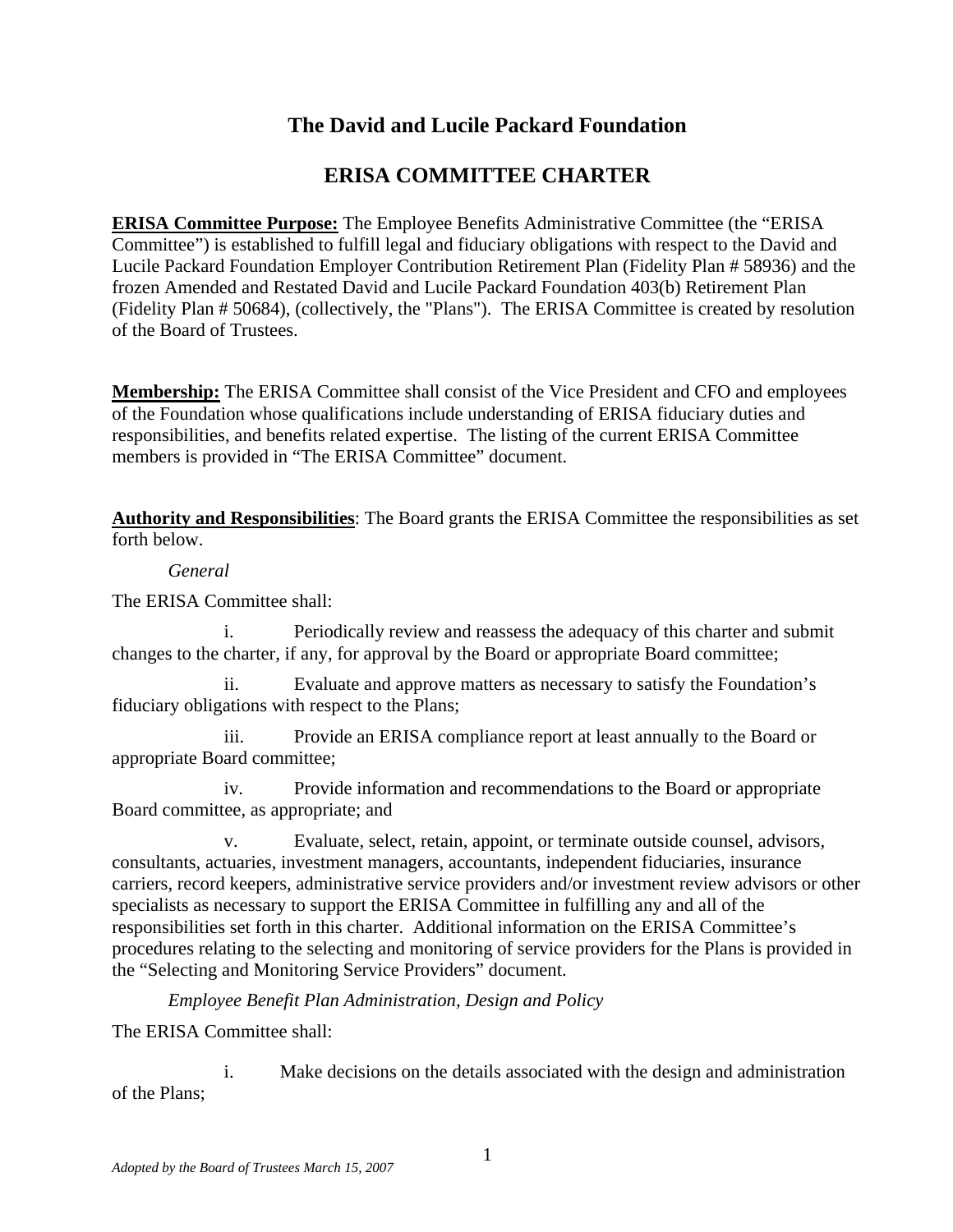ii. Review on an annual basis the reasonableness of expenses paid by the Plans;

 iii. Interpret and/or adopt amendments to the Plans as the ERISA Committee deems necessary and/or desirable (including the adoption of amendments mandated by changes in the law or regulatory authority, amendments relating to the administration of the plans and amendments implementing plan design changes unless such amendments require Board adoption as described in subsection viii below);

 iv. Evaluate and recommend to the Board, or appropriate Board committee, termination of the Plan(s), as the ERISA Committee deems necessary and/or desirable;

- v. Evaluate internal procedures for managing and administering the Plans;
- vi. Evaluate legal and tax compliance matters associated with the Plans;

 vii. Review and determine all appeals of adverse benefit determinations as may be appropriate under the terms of the Plans. The ERISA Committee shall have the sole and absolute discretion to interpret the Plans and to make factual findings relating to such appeals. The decisions of the ERISA Committee shall be subject to judicial review only for abuse of discretion.

 viii. Report to, provide information to and take direction from, where appropriate, the Board, or appropriate Board committee, on (i) matters associated with a strategic shift in policy, philosophy, plan design, plan coverage, plan administration; (ii) material matters related to satisfaction of the Foundation's fiduciary obligations with respect to the Plans; and (iii) matters that materially increase the Foundation's financial or fiduciary obligations. The ERISA Committee shall submit plan amendments to the Board for adoption that, in the ERISA Committee's discretion, raise matters described in this subsection viii.

## *Investment Review*

The ERISA Committee shall take the following additional action with respect to the Employer Contribution Retirement Plan (the "Plan" for purposes of this section):

 i. At least annually, employ the services of an independent financial advisor/consultant to assist in the review of investment policy and investment performance with respect to the Plan's assets;

 ii. Report to, provide information to and take direction from, where appropriate, the Board, or appropriate Board committee, on (i) matters associated with a significant shift in the Plan's investment policies and guidelines; (ii) material matters related to satisfaction of the Foundation's fiduciary obligations with respect to the assets associated with the Plan; and (iii) matters that materially increase the Foundation's financial or fiduciary obligations; and

 iii. Recommend to the Board, or appropriate Board committee, to engage or terminate investment managers or to make modifications to the Plan's investment selections;

 iv. At least every three years, employ the services of an independent financial advisor/consultant to assist in the evaluation of the asset allocation or investment structure of the Plan.